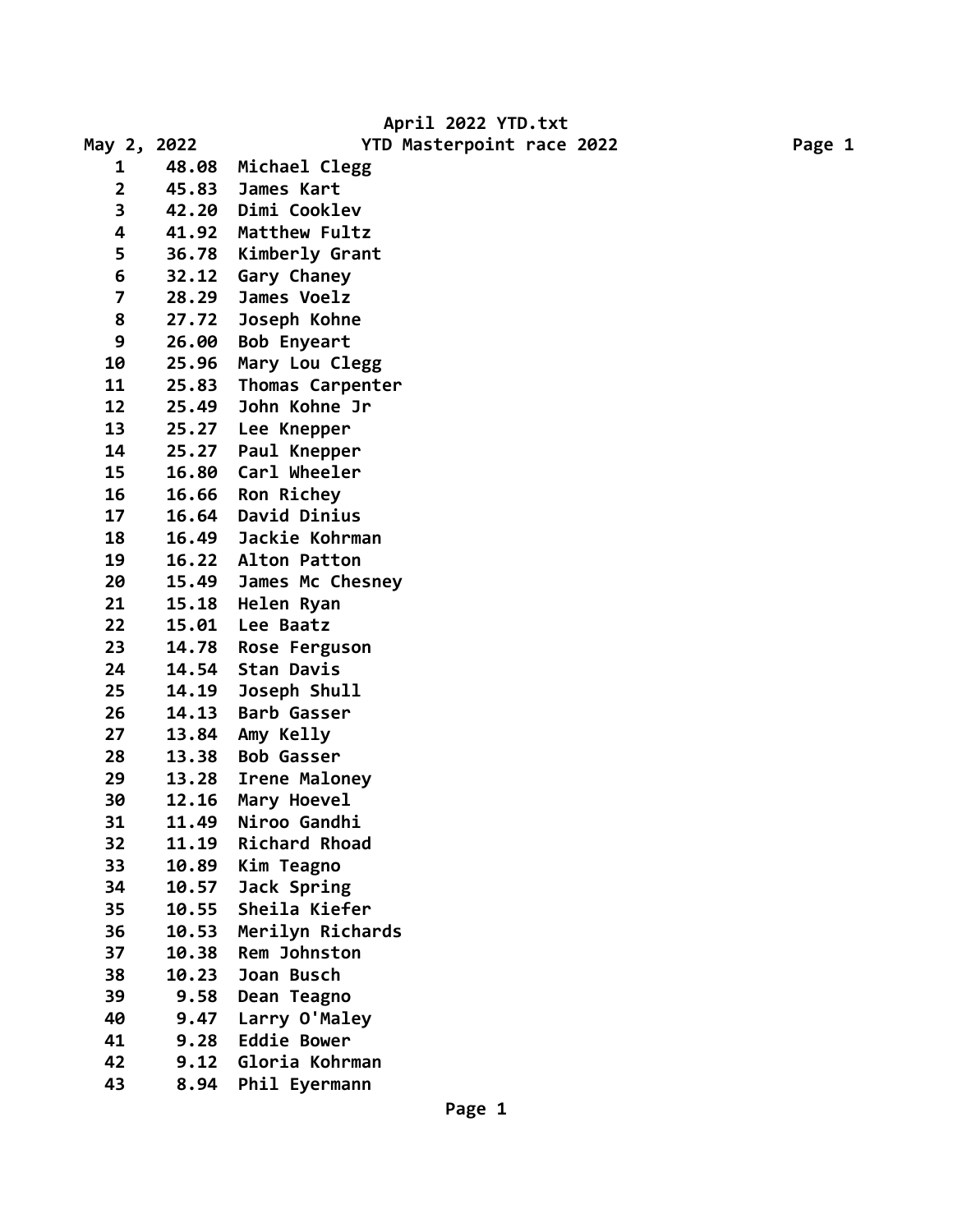**April 2022 YTD.txt**

| 44<br>8.86 | Nancy Love            |
|------------|-----------------------|
| 45<br>8.78 | Dena Davis            |
| 46<br>8.19 | Keith Raftree         |
| 47<br>8.19 | Deb Raftree           |
| 7.87<br>48 | David Sorg            |
| 49         | 7.72 Patrick Kelly    |
| 50         | 7.53 Bev Brunson      |
| 51<br>7.52 | Jeanne Fox            |
| 52<br>7.28 | <b>Steve Harvey</b>   |
| 53<br>6.76 | James Henry           |
| 54<br>6.55 | Penny Henshaw         |
| 55<br>6.31 | <b>Rudy Rossi</b>     |
| 56<br>6.19 | JoAnne Sobol          |
| 57<br>5.37 | Holly Skekloff        |
| 58<br>5.36 | Judy Jenkins          |
| 59<br>5.13 | Robert Lill           |
| 60<br>5.03 | Rick Trego            |
| 61<br>4.19 | <b>Kenneth Bisson</b> |
| 62<br>4.13 | Pat Augustyn          |
| 63<br>4.13 | Vallory Blanton       |
| 64<br>4.13 | Ahnee Conner          |
| 65<br>4.09 | Carl Minick           |
| 66         | 3.94 Mike Blum        |
| 67<br>3.75 | Susie Murphy          |
| 3.75<br>68 | Sandi Malott          |
| 69<br>3.50 | Gordon Ewing          |
| 70<br>3.27 | Ward Miller           |
| 71<br>3.27 | Mary McDonald         |
| 72<br>3.20 | Ann Marie Wallace     |
| 73<br>2.94 | Howard Chapman        |
| 74<br>2.87 | Marilyn Lawson        |
| 75<br>2.82 | Kim Blum              |
| 2.35<br>76 | Kathleen Steininger   |
| 77<br>2.34 | Jane Shultz           |
| 78<br>2.03 | Maryellen Rice        |
| 79<br>2.03 | Kris Purcell          |
| 80<br>1.90 | David Himmelhaver     |
| 81<br>1.80 | Kevin Wallace         |
| 82<br>1.73 | Carol Crosby          |
| 1.73<br>83 | JoAnna Holm           |
| 84<br>1.69 | <b>Judith Nelsen</b>  |
| 85<br>1.67 | Dave Thomas           |
| 86<br>1.66 | Meera Gangadhar       |
| 87<br>1.50 | JoAnn Lee             |